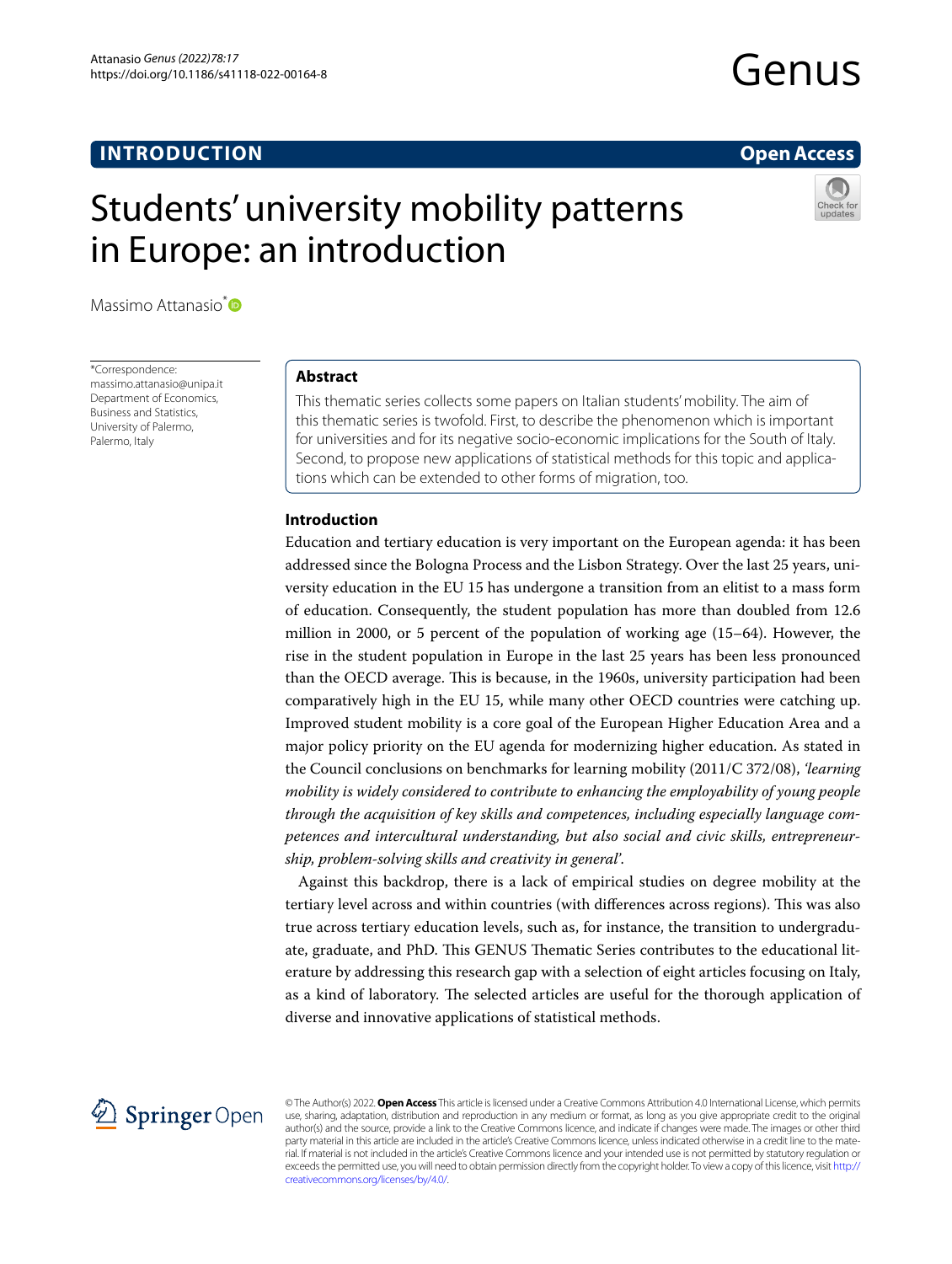In this Thematic Series, we preferred the term "student mobility" to "student migration", as mobility is usually temporary. Nevertheless, the two terms may overlap and are sometimes used interchangeably. Most of the times the approaches and the theories developed for migration can be applied to mobility as well. Moreover, the word *student mobility* is understood as *international student mobility* (see, for instance, the International Encyclopedia of Social & Behavioral Sciences), while the domestic/internal student mobility is not commonly examined in this literature because it is generally considered to be less relevant. International degree mobility appears to be concentrated in certain countries, with the top three European destinations (the United Kingdom, Germany, and France) accounting for almost 80 percent of the mobile student population: eight of the top ten HEIs that receive degree mobile students are based in United Kingdom, mostly in London. A consistent number of degree mobile students come, as Eurostat official statistics show, from outside the EU.

In Europe, domestic student mobility can be characterized on a geographical/regional basis: Bulgaria, Cyprus, Hungary, and Lithuania are the countries where there are the greatest diferences across universities. Only a very few universities receive a relevant number of mobile students (Barrioluengo & Flisi, [2017;](#page-3-0) Dolińska et al., [2020;](#page-3-1) Van Bouwel & Veugelers, [2013\)](#page-3-2). Interestingly, Van Bouwel and Veugelers ([2013](#page-3-2)) distinguished two perspectives in UK internal mobility: the "consumption perspective", which is defned by the urban services utilized by the students; and the "investment perspective", which is essentially defned by the quality of the university. For example, Oxford and Cambridge in the UK, collectively known as "Oxbridge", are part of the "investment perspective", while London belongs to both groups because some universities are top quality, and the city offers good urban services (Donnelly & Gamsu, [2018\)](#page-3-3).

Similarly, another way of approaching mobility is "description and explanation", which in the literature are usually institutional and regional factors. The nature and quality of the institutions shape the attractiveness of the university: teaching, research, organization, funds for the students, and so forth. Regional factors concern regional characteristics and students' consumption choices: level of urbanization, employment opportunities, and regional education systems, and so forth (Hemsley-Brown, [2015](#page-3-4)).

In this framework, Italy represents a special "case-study". Italian student mobility is mostly one-way from the South to the Center and North [for a review of the domestic mobility fows across the last 15 years, see Attanasio and Priulla ([2020\)](#page-3-5)]. Tis selective process could get in the way of the development of high-quality institutions in the areas from which the share of movers is larger. After all, this is the area in which students will invest their acquired human capital once they graduate, not the region of origin. According to survey data (Almalaurea, [2015\)](#page-3-6), the vast majority of southern graduates, who obtained their degree in the Center-North, settle in the Center-North: this points to a substantial "brain-drain" from the South. Tis efect is compounded by reforms to higher education governance, starting with the university autonomy in the 1990s and, later, with evaluation systems and the introduction of additional fnancial resources. These reforms have changed the geography of national universities in the last 15 years, as the universities have started to mirror the historical Italian North-Center South divide. Taken together, these peculiarities of Italian university student mobility make Italy a telling case study both socially and economically.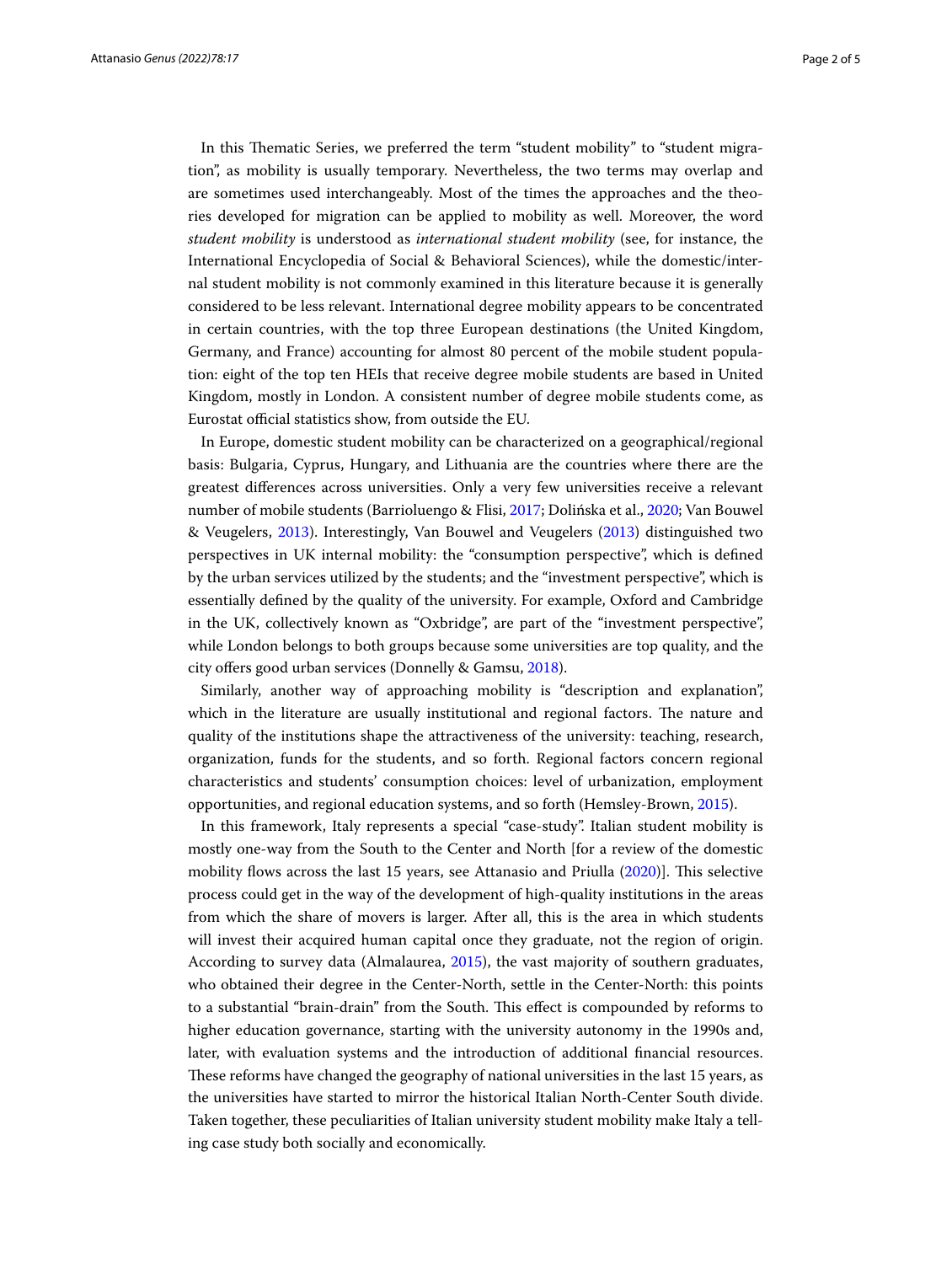Most of the papers in this Thematic Series are based on the Italian *Anagrafe Nazionale Studenti* (ANS), which is an administrative archive of the Italian Ministry of University (MUR). Access to this database has been given thanks to a special agreement between the MUR and the Universities of Palermo, Cagliari, Florence, Naples Federico II, Siena, Sassari, and Turin. The database has collected data at the student-level from all higher Italian education institutions for more than a decade (from 2008 to 2019). It also includes students' high school identifcation codes, as well as information on students' high school careers. This database allows us, for the first time, to trace the transition from high school to university, nationally, and the transition from BA graduation (1st level) to MA (2nd level); it is worth noting that this second transition is especially crucial because it includes second student migration flows.

The first set of papers included in this collection addresses several and diverse research questions, mostly concerning the analysis of Italian student mobility at enrollment in BA and MA courses. Which students migrate and which stay? What are the diferences in performance between the stayers and the movers and between the movers and the native central-northern students? (D'Agostino et al., [2021](#page-3-7)). Is there student mobility across northern regions? Do large northern cities, like Milan and Turin, attract students from small northern cities and villages? Do top-rated private university attract students from northern regions? (Rizzi et al., [2021](#page-3-8)). How are the fows of the three-step path high school/BA/MA? What are the profles of the diferent types of mobile students in terms of feld of study, region of residence, and personal characteristics? What are the push and pull factors in driving the dynamics of student mobility fows? Is it possible to depict some networks between regions of origin and destination that can help us understand mobility patterns? (Columbu et al., [2021\)](#page-3-9). Is there a gender gap in Science, Technology, Engineering, and Mathematics (STEM) courses in terms of degree course completion? Is there any diference among the STEM degree courses in terms of gender gap? How important is frst year performance in terms of degree completion? (Priulla et al., [2021](#page-3-10)). Is it true that the dynamics of student mobility in Campania are diferent from other Italian southern regions? Are those diferences stronger in the transition between the BA and the MA level? (Santelli et al., [2019](#page-3-11)).

The second set of papers deals with diverse research questions, around two issues: foreign students' performances; and parental background and students' choices. What is the academic performance of foreign students compared to Italian students? What are the personal characteristics (with a focus on nationality) that infuence university success? (Giudici et al., [2021](#page-3-12)). Is there an association between social background and the propensity to be a mover at university? What is the infuence of educational background and parental education level on student migration choices and performance? (Galos, [2022](#page-3-13)). Is there an association between family background and the propensity to study abroad for Italian Ph.D students? In particular, is parental socio-economic status, operationalized with parental education, the mother's economic status, and the father's social class, associated with a higher or lower mobility among Italian PhD students? (Tocchioni & Petrucci, [2021\)](#page-3-14).

With this Thematic Series, we seek to set the stage for future developments in the field. First, the study of Italian international mobility in foreign universities is a promising research path. Tis information is important, as in 2019 Italian students enrolled in BA and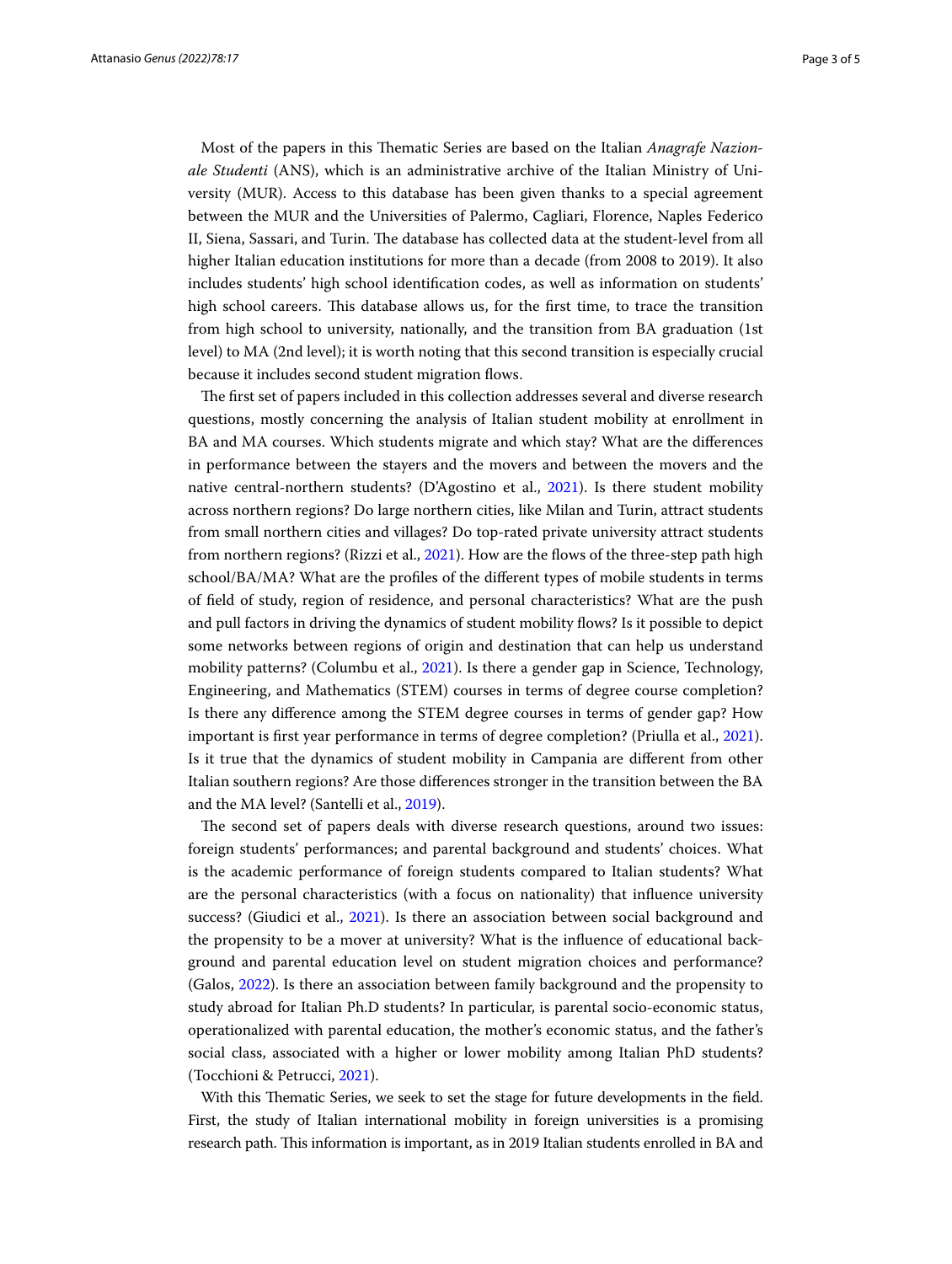MA degree courses abroad number 56,000, while in 2013 they numbered around 33,000. Their favorite destinations are, in order, Great Britain, Austria, Germany, and France (Eurostat, [https://ec.europa.eu/eurostat\)](https://ec.europa.eu/eurostat). Second, more attention should be given over to the motivations for students' decision to enroll at an out-of-region university, including (but not limited to) anticipated job mobility, study programs, university's prestige, and students' welfare policies. Some ad hoc surveys may give insights into the motivations behind Italian students' mobility. Very possibly there will be a diference between students who are going to enroll in a BA courses and students who are going to enroll in a MA course. Clearly, it would be useful to step up research into the motives behind BA and MA mobility.

**Acknowledgements**

Not applicable.

#### **Author contributions**

The author read and approved the fnal manuscript.

#### **Funding**

This work was supported by Ministero dell'Istruzione, dell'Universitá e della Ricerca (MIUR), PRIN 2017 'From high school to job placement: micro data life course analysis of university student mobility and its impact on the Italian North–South divide' [Grant n. 2017HBTK5P]. P.I. Massimo Attanasio.

**Availability of data and materials**

Not applicable.

#### **Declarations**

**Competing interests** Not applicable

Received: 10 February 2022 Accepted: 11 March 2022 Published online: 06 May 2022

#### **References**

<span id="page-3-6"></span>Almalaurea. (2015). XVI Rapporto AlmaLaurea, Condizione occupazionale dei laureati e diferenze territoriali.

- <span id="page-3-5"></span>Attanasio, M., & Priulla, A. (2020). Chi rimane e chi se ne va? Un'analisi statistica della mobilità universitaria dal Mezzogiorno d'Italia. In M. Attanasio, O. Giambalvo, G. Ragozini, & M. Porcu (Eds.), *Verso Nord* (pp. 27–63). Le nuove e vecchie rotte delle migrazioni universitarie.
- <span id="page-3-0"></span>Barrioluengo, M.S., & Flisi, S. (2017). Student mobility in tertiary education: institutional factors and regional attractiveness. No JRC108895 Joint Research Centre (Seville site).
- <span id="page-3-9"></span>Columbu, S., Porcu, M., Primerano, I., Sulis, I., & Vitale, M. P. (2021). Analysing the determinants of Italian university student mobility pathways. *Genus*. [https://doi.org/10.1186/s41118-021-00146-2.](https://doi.org/10.1186/s41118-021-00146-2)
- <span id="page-3-7"></span>D'Agostino, A., Ghellini, G., & Lombardi, G. (2021). Movers and stayers in STEM enrollment in Italy: who performs better? *Genus*. [https://doi.org/10.1186/s41118-021-00141-7.](https://doi.org/10.1186/s41118-021-00141-7)
- <span id="page-3-1"></span>Dolińska, A., Jończy, R., & Rokita-Poskart, D. (2020). Post-secondary-school migration of young people to large regional centres as a factor of depopulation and disharmonious regional development in Poland. *European Research Studies Journal* 23(3).
- <span id="page-3-3"></span>Donnelly, M., & Gamsu, S. (2018). Regional structures of feeling? A spatially and socially diferentiated analysis of UK student im/mobility. *British Journal of Sociology of Education, 39*(7), 961–981.
- <span id="page-3-13"></span>Galos, D.R. (2022). Privilege travels: migration and labour market outcomes of southern italian graduates. *Forthcoming in Genus* 77(1).
- <span id="page-3-12"></span>Giudici, C., Trappolini, E., & Vicari, D. (2021). The academic performance of students with a migrant background: evidence from a cohort enrolled at Sapienza University of Rome. *Genus*. [https://doi.org/10.1186/s41118-021-00145-3.](https://doi.org/10.1186/s41118-021-00145-3)
- <span id="page-3-4"></span>Hemsley-Brown, J. (2015). Getting into a Russell Group university: High scores and private schooling. *British Educational Research Journal, 41*(3), 398–422.
- <span id="page-3-10"></span>Priulla, A., D'Angelo, N., & Attanasio, M. (2021). An analysis of Italian university students' performance through segmented regression models: gender diferences in STEM courses. *Genus*.<https://doi.org/10.1186/s41118-021-00118-6>.
- <span id="page-3-8"></span>Rizzi, L., Grassetti, L., & Attanasio, M. (2021). Moving from North to North: how are the students' university fows? *Genus*. [https://doi.org/10.1186/s41118-021-00116-8.](https://doi.org/10.1186/s41118-021-00116-8)
- <span id="page-3-11"></span>Santelli, F., Scolorato, C., & Ragozini, G. (2019). On the determinants of student mobility in an interregional perspective: A focus on Campania region. *Statistica Applicata-Italian Journal of Applied Statistics, 1*, 119–142.
- <span id="page-3-14"></span>Tocchioni, V., & Petrucci, A. (2021). Italian PhD students at the borders: the relationship between family background and international mobility. *Genus*. [https://doi.org/10.1186/s41118-021-00127-5.](https://doi.org/10.1186/s41118-021-00127-5)
- <span id="page-3-2"></span>Van Bouwel, L., & Veugelers, R. (2013). The determinants of student mobility in europe: the quality dimension. *European Journal of Higher Education, 3*(2), 172–190.